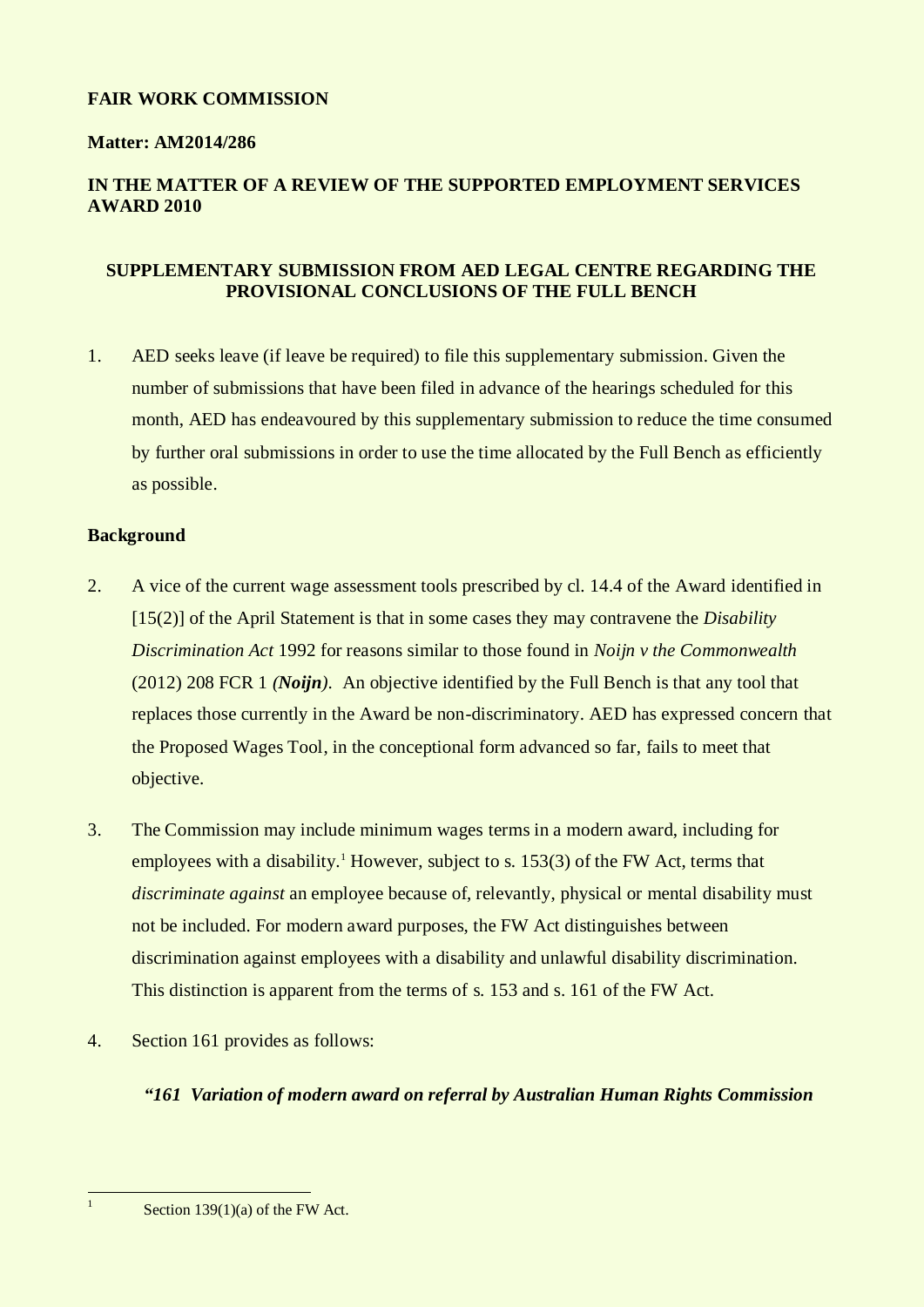- *(1) The FWC must review a modern award if the award is referred to it under section 46PW of the Australian Human Rights Commission Act 1986 (which deals with discriminatory industrial instruments).*
- *(2) The following are entitled to make submissions to the FWC for consideration in the review:*
	- *(a) if the referral relates to action that would be unlawful under Part 4 of the Age Discrimination Act 2004—the Age Discrimination Commissioner;*
	- *(b) if the referral relates to action that would be unlawful under Part 2 of the Disability Discrimination Act 1992—the Disability Discrimination Commissioner;*
	- *(c) if the referral relates to action that would be unlawful under Part II of the Sex Discrimination Act 1984—the Sex Discrimination Commissioner.*
- *(3) If the FWC considers that the modern award reviewed requires a person to do an act that would be unlawful under any of the Acts referred to in subsection (2) (but for the fact that the act would be done in direct compliance with the modern award), the FWC must make a determination varying the modern award so that it no longer requires the person to do an act that would be so unlawful.*

*Note: Special criteria apply to changing coverage of modern awards (see section 163).*=

- 5. This provision evinces an intention that a modern award not include terms that oblige<sup>2</sup> an employer to act in ways that amount to *unlawful* discrimination of a kind that, relevantly, falls within one of the particularly described forms of discrimination prohibited by the *Disability Discrimination Act* 1992 (the **DDA**). 3 It is to be further observed that if a minimum wages term obliges such action by an employer it ceases to have the character of a term that provides for *discrimination against* employees with a disability "*merely* because it provides for minimum wages...". If this be so, s. 153(1) of the FW Act is engaged.
- 6. A s. 161(3) review is engaged by a referral under section 46PW of the *Australian Human Rights Commission Act 1986*. However, in this proceeding the Full Bench can have regard to the mandatory nature of the relief that s. 161(3) requires the Commission to give upon formation of the requisite opinion. The section does not confer a discretion. The award must be varied to remove the offending terms. The provision is a powerful indicia of a statutory intention that tells against inclusion of terms in a modern award that might fall foul of the DDA in the exercise of the discretion conferred by s.  $139(1)(a)$ . It would plainly be futile to do so if such a term did authorise contravening conduct.
- 7. Notably, in conducting a s. 161(3) review the Commission is required to consider unlawfulness from a standpoint that excludes the fact that the employer may have done what

 $\frac{1}{2}$ See s. 45 of the FW Act.

<sup>&</sup>lt;sup>3</sup> Discrimination in its ordinary meaning is broader than the particulars kinds of discrimination prohibited by anti-discrimination statutes. See *IW v City of Perth* (1996) 191 CLR 1: per Brennan CJ and McHugh J at p. 12. Also *Waters v Public Transport Corporation* (1991) 173 CLR 349 per McHugh J at p. 408-409.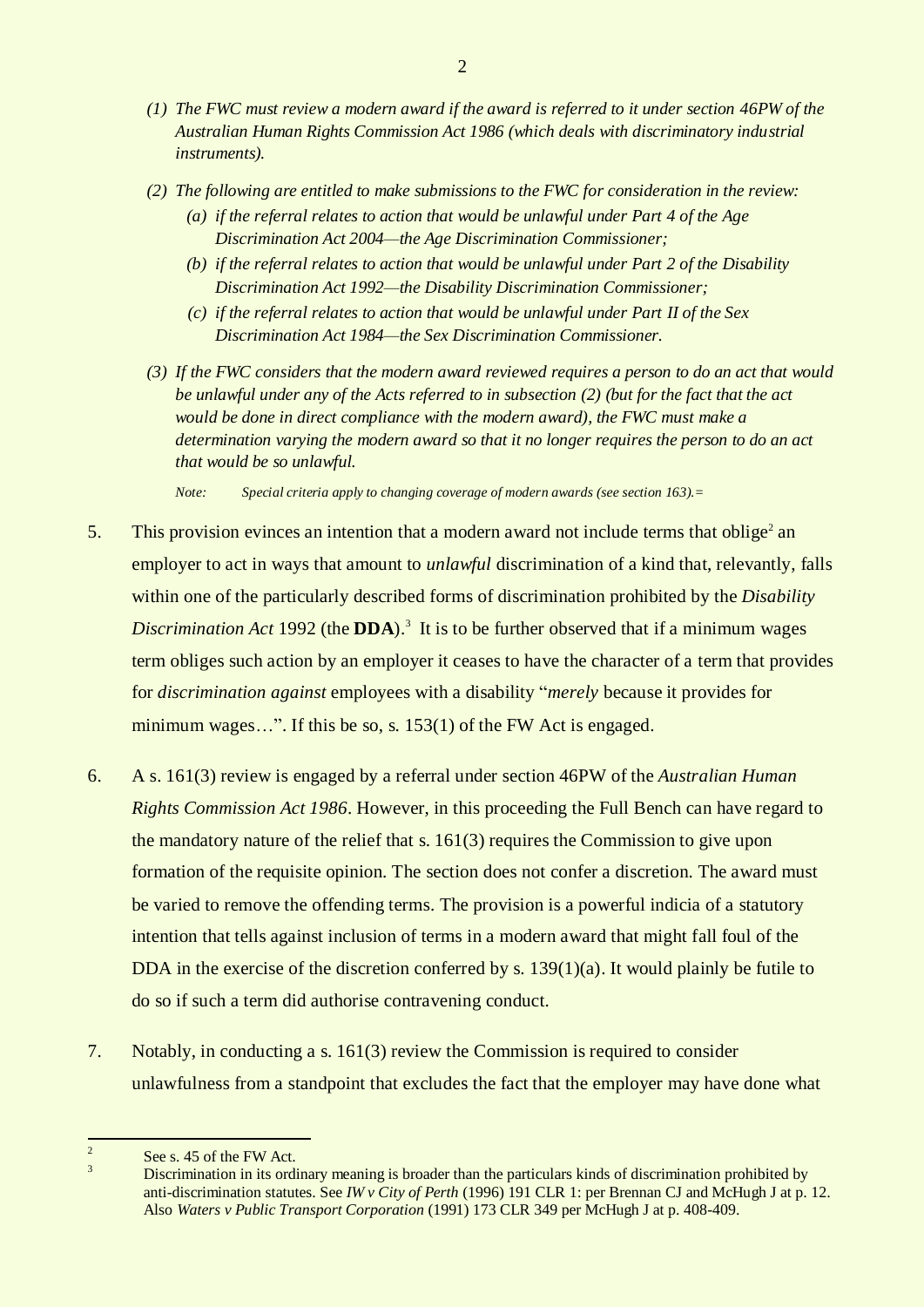it did in order to comply with the modern award. The text of s. 161(3) draws attention to the exception stated in s. 47(1)(c) and (d) of the DDA, which relevantly provides as follows:

- "(1) *This Part does not render unlawful anything done by a person in direct compliance with: (b) an order of a court; or*
	- *(c) an instrument (an industrial instrument) that is:*
		- *(i) a fair work instrument (within the meaning of the Fair Work Act 2009); or*
		- *(ii) a transitional instrument or Division 2B State instrument (within the meaning of the Fair Work (Transitional Provisions and Consequential Amendments) Act 2009); to the extent to which the industrial instrument has specific provisions relating to the*

*payment of rates of salary or wages to persons, in circumstances in which:*

- *(iii) if the persons were not in receipt of the salary or wages, they would be eligible for a disability support pension; and*
- *(iv) the salary or wages are determined by reference to the capacity of the person; or*
- *(d) an order, award or determination of a court or tribunal having power to fix minimum wages, to the extent to which the order, award or determination has specific provisions relating to the payment of rates of salary or wages to persons, in circumstances in which:*
	- *(i) if the persons were not in receipt of the salary or wages, they would be eligible for a disability support pension; and*
	- *(ii) the salary or wages payable to each person are determined by reference to the capacity of that person.*
- *Note: A person does not comply with an industrial instrument for the purpose of this subsection if that person purports to comply with a provision of that instrument that has no effect. Accordingly, the exemption under this subsection for acting in direct compliance with such an instrument would not apply in such circumstances.*

*(2)…….*

*(4) In subsection (1):*

*disability support pension has the same meaning as in the Social Security Act 1991.*

*(5) ………*

8. If this exception is put aside, the ultimate assessment of lawfulness in respect of minimum wages conduct authorised by a modern award falls to be assessed by reference to s. 15(2) of the DDA, which states:

*"It is unlawful for an employer or a person acting or purporting to act on behalf of an employer to discriminate against an employee on the ground of the employee's disability:*

- *(a) in the terms or conditions of employment that the employer affords the employee; or*
- *(b) by denying the employee access, or limiting the employee's access, to opportunities for promotion, transfer or training, or to any other benefits associated with employment; or*
- *(c) by dismissing the employee; or*
- *(d) by subjecting the employee to any other detriment."*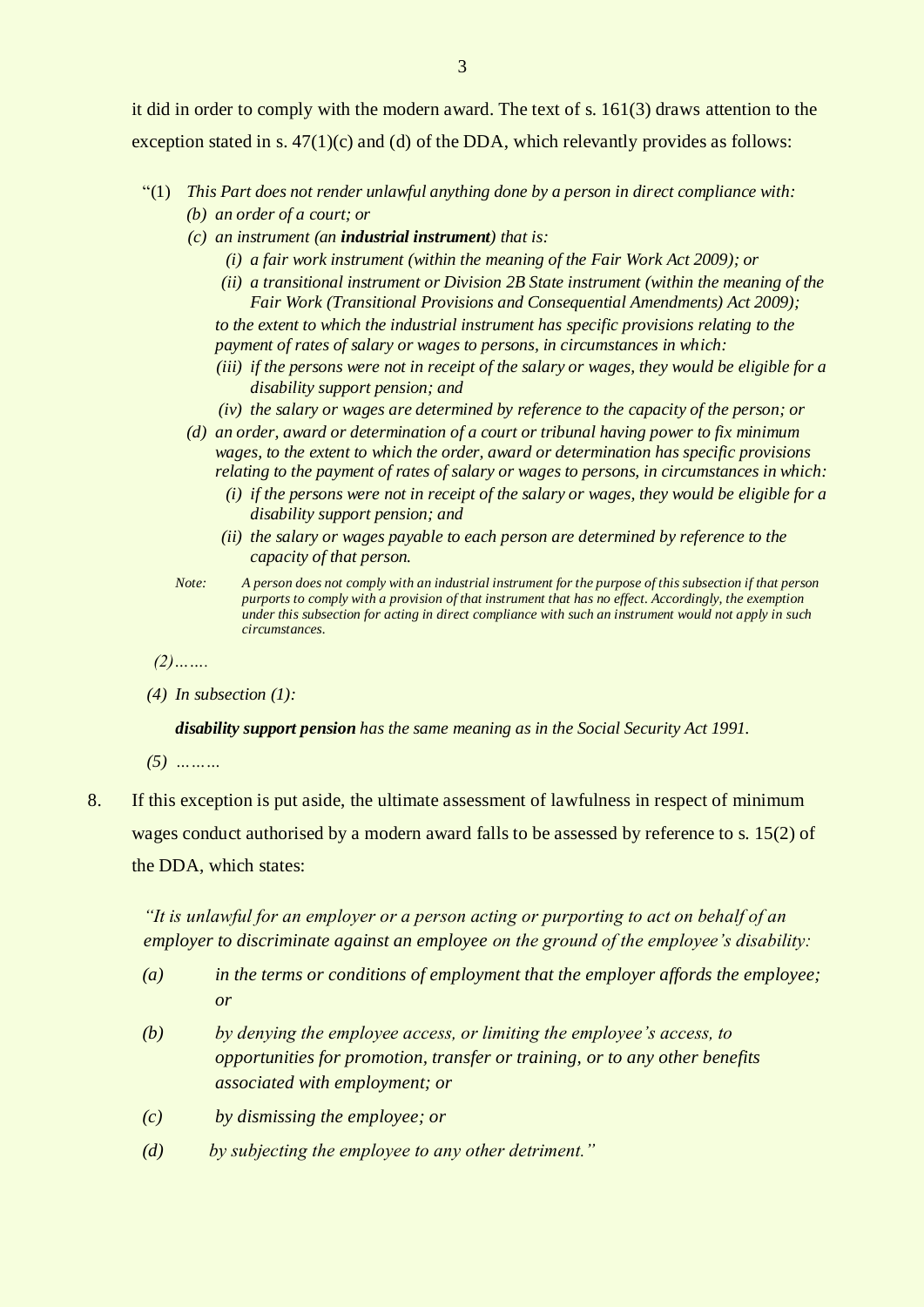- 9. This provision also uses the phrase *"discriminate against an employee".* However, discrimination in the DDA is specific. It is direct or indirect and defined by s. 5 and by s. 6 respectively.
- 10. Section 6(1) of the DDA treats as "indirect discrimination" requirements or conditions imposed by an employer that a disabled person does not or cannot comply with and that does or is likely to disadvantage that person. It was this form of discrimination that arose for consideration in *Noijn*.

#### Requirement or condition

 $\frac{1}{4}$ 

- 11. The Proposed Wages Tool would set the parameters for determining a minimum wage, consisting of a pro rata amount of the full minimum wage, for an ADE employee with a disability. As AED understands it, the job size element is conceived of as a set of predetermined, fixed and apparently arbitrary proportions of the full award wage, expressed as a range. The range to which an employee would be assigned will be determined by an individual work value assessment "with a particular focus on the range of tasks required to be performed compared with those to the relevant Award classification". The words "required to be performed" in this statement is not understood by AED as referring to an employer's contractual right to direct. Rather, AED takes the Full Bench to be referring to the range of duties or tasks that the employer wants done and accepts from an ADE employee which the employee *can* perform. In this way, job size serves as a proxy for the value of an individual's work, and has the effect of reducing the quantum of minimum wages that would otherwise be payable for labour output absorbed by the employer.<sup>4</sup>
- 12. If the Proposed Wages Tool is included in the Award, an employer will be obliged by s. 45 of the FW Act not to contravene the term that contains it. To avoid doing so, the employer must observe the parameters it establishes in ascertaining the quantum of an employee's wages. The amount of those wages will, because of the job size element, be linked to the tasks the disabled employee can perform compared with another without their disability. To qualify for a higher wage the employee will be required to demonstrate greater work capacity.
- 13. Whilst output remains part of the assessment, job size will be the dominant determinate of an employee's pro rata wage because the assessment results in the employee being classified

4

There is no necessary correlation between "job size" and any particular percentage of the full award rate. Further, assessing non-productive time separately from output results in unfairness for the reasons given by the ACTU: ACTU submission at [13].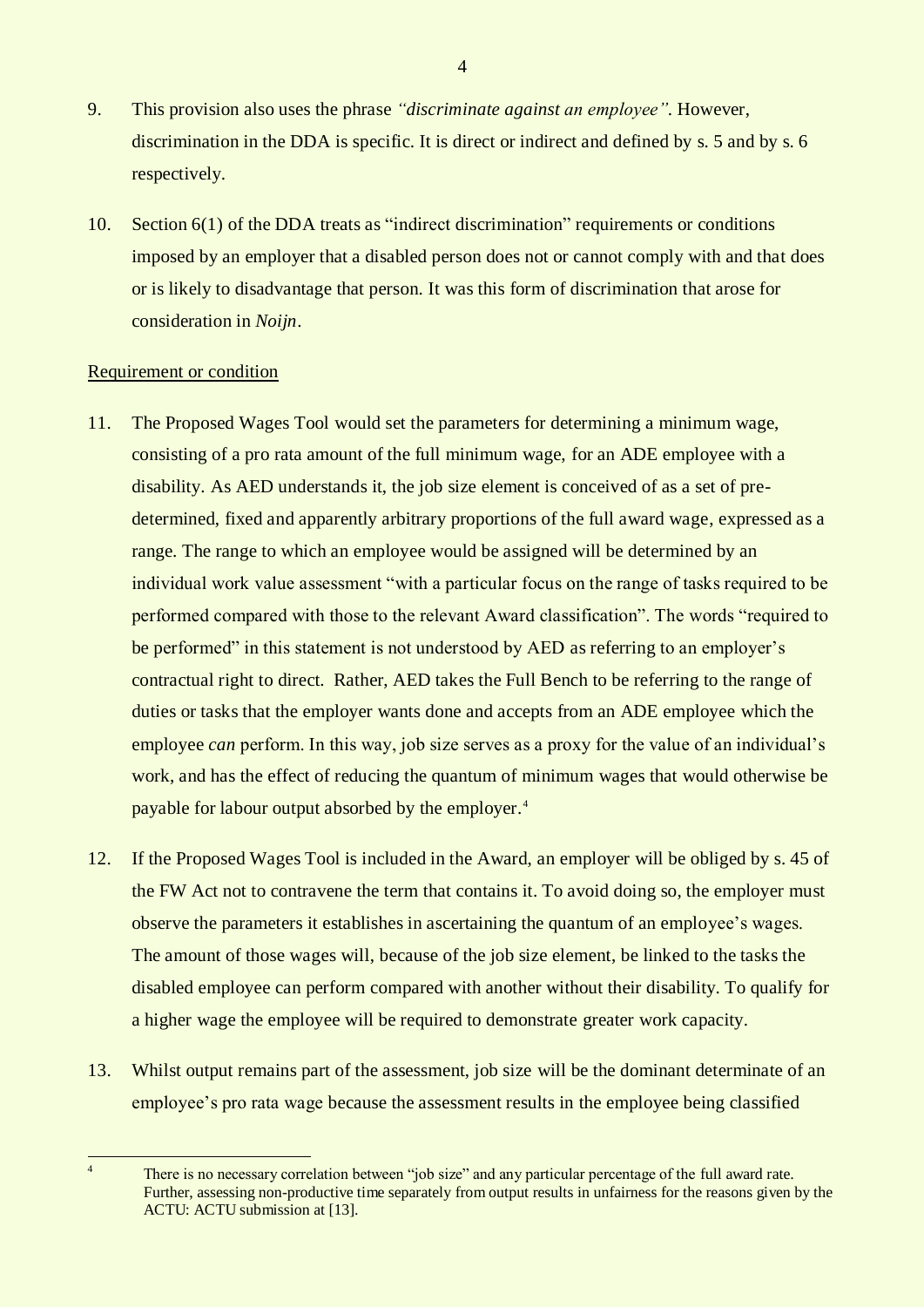within a fixed job size range. The assessment is, and is intended to be, an assessment of what work an employee can do having regard to the effects of the person's disability on their work capacity, sounding directly in their wages. The Proposed Wages Tool conditions wage alterations for ADE employees with a disability. The Court in *Noijn* accepted that an award based tool with this feature could constitute a requirement or condition imposed by the employers.<sup>5</sup>

#### Inability to comply

- 14. The second element of indirect discrimination is inability to comply with the imposed requirement or condition. This element is to be assessed from the perspective of the ADE employee with the disability.<sup>6</sup> In *Noijn* the Court held that the applicants suffered less favourable treatment from the imposition of the BSWAT tool because they had intellectual disabilities which limited their work capacity. Like the Proposed Wages Tool, the *Noijn* applicant's disabilities correlated with lower work competence and hence lower wages. The methodological differences between the BSWAT and the Proposed Wages Tool do not compel a different answer to compliance.
- 15. The Proposed Wages Tool configures the job element of the tool around the work effects of an individual ADE employee's disability. A direct link is forged between the disability and the quantum of minimum wages. The disabled employee with work impairments will be unable to comply with a condition that implicitly views what he can't do as a basis for discounting his or her wages from the full minimum wage for the performance of work at the basic award level. Compared with the notionally fully competent employee or an employee with the same disability employed in open employment, the ADE employee suffers wage detriment<sup>7</sup> in this system of wage determination.

#### Reasonableness

16. The last element, reasonableness, is objective and plainly evaluative. The Commission would be required to make such an assessment if it was required to conduct a s. 161(3) review.<sup>8</sup> Without limiting what may be relevant to that inquiry, the considerations referred to by

5

 $\sqrt{5}$ <sup>5</sup> *Noijn* per Buchanan J at [122]-[123]; per Flick J at [195]-[199]; per Katzmann J at [232]-[233] and [237].

 $\frac{6}{7}$  *Noijn* per Buchanan J at [130]-[131]

Detriment as it appears in s.  $15(2)(d)$  of the DDA has a wide connotation and encompasses disadvantage. The prejudice to an employee from an inability to earn additional income is one such detriment: *Watts v Australian Postal Corporation* (2014) 222 FCR 220 at [67]-[68].

<sup>8</sup> The onus now falls on the person imposing the requirement or condition to show that it is reasonable: s. 6(4) of the DDA. At the time of *Noijn* the onus was on the aggrieved person to show the requirement or condition was unreasonable.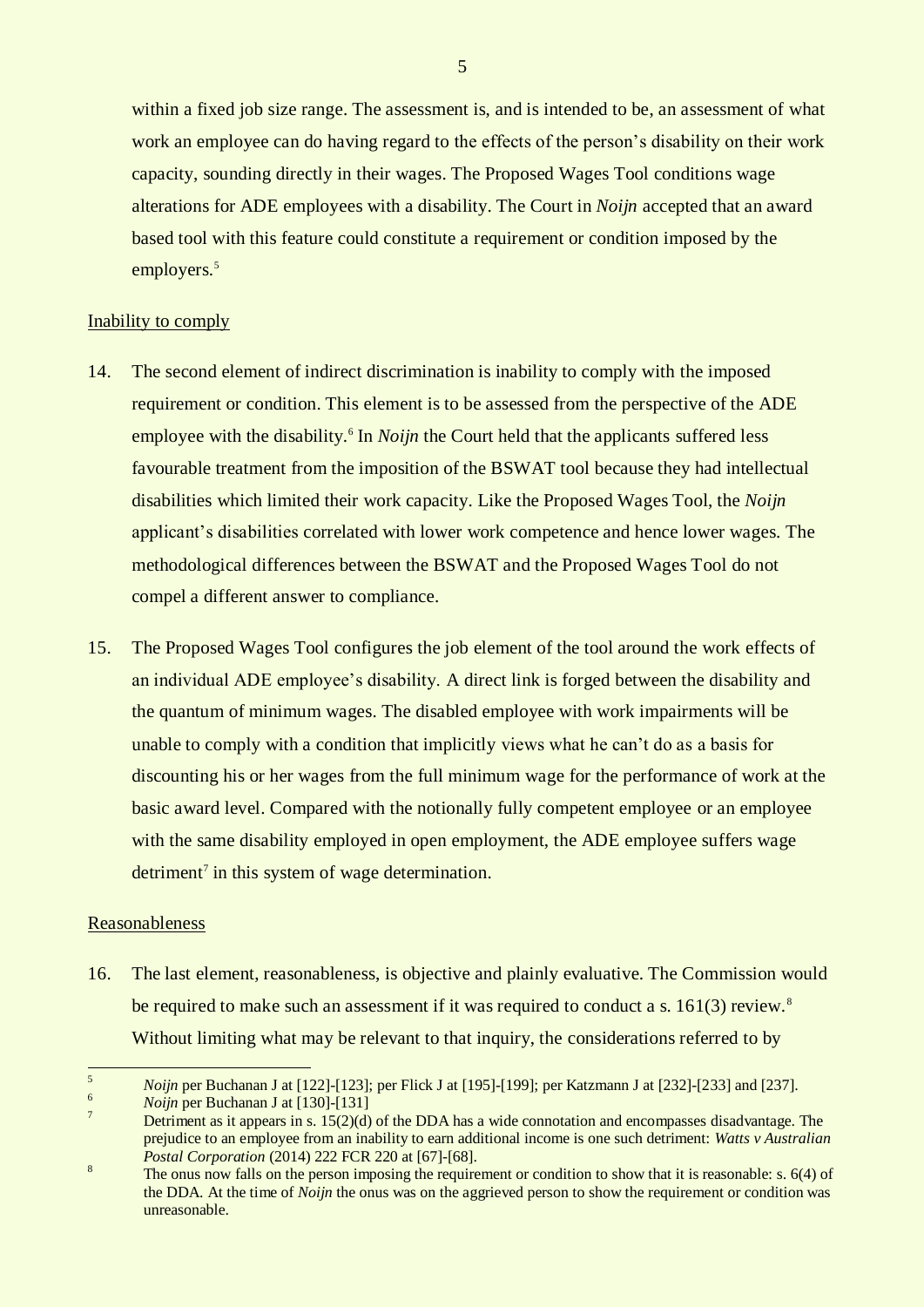Buchanan J in [137] and [139] of his reasons in *Noijn*, and the differential wage assessment standard cited by Katzmann J at [258] of her Honour's reasons are apposite. So too are the observations of Katzmann J at [266] and [268].

- 17. It is not necessarily determinative that the wages criteria the Proposed Wages Tool would apply may be seen as facially neutral or could be viewed as appropriate and adapted for the purpose it is designed to serve.<sup>9</sup> One only gets to an assessment of reasonableness under s. 6 of the DDA because it has first been established that disabled persons are disadvantaged by the imposition of, what has been found to be, a requirement or condition with this effect.<sup>10</sup> Weight is to be given to the objective of the DDA to eliminate discrimination on the ground of disability "as far as possible", including in the area of work. <sup>11</sup> In the FW Act, this is given additional emphasis by the presence of s. 161(3).
- 18. The Full Bench observes in the April Statement that ADEs employ disabled persons "by adjusting their daily job tasks to suit their abilities".<sup>12</sup> This observation is relevant to reasonableness.
- 19. The DDA obliges<sup>13</sup> an employer to make reasonable adjustments (if not to do so treats the disabled employee less favourably than a person without their disability or has that effect).<sup>14</sup> The obligation to make reasonable adjustments is statutory recognition that disability produces a relevant difference, productive of disadvantage, that requires the taking of positive steps to bring these differences into account and remedy them. The observation of Brennan J in *Waters v Public Transport Corporation* (1991) 173 CLR 349 at p. 373 is apt:

"Disabilities - physical, functional and mental - are almost infinitely various and they create needs which vary according to the nature and extent of the disability. Services may be required to satisfy those needs and, in many cases, the services are provided by public authorities. Indeed, a measure of the civilization of a society is the extent to which it provides for the needs of the disabled (and of other minorities) and protects them from adverse and unjust discrimination which offends their human dignity."

 $\overline{9}$ <sup>9</sup> *Waters v Public Transport Corporation* (1991) 173 CLR 349 per Brennan J at p. 379. See also *Catholic Education Office v Clarke* (2004) 138 FCR 121 at [115(iii) and (iv)].

<sup>10</sup> c/f *Noijn* per Katzmann J at [257].

 $\frac{11}{12}$  Section 3 of the DDA/

<sup>&</sup>lt;sup>12</sup> April Statement, at [15(1)].

<sup>13</sup> *Watts v Australian Postal Corporation* (2014) 222 FCR 220 at [34].

See s. 5(2) of the DDA. Notably, an adjustment made by a person is treated by the DDA as a reasonable adjustment unless making the adjustment would impose unjustifiable hardship. See s. 4 of the DDA.